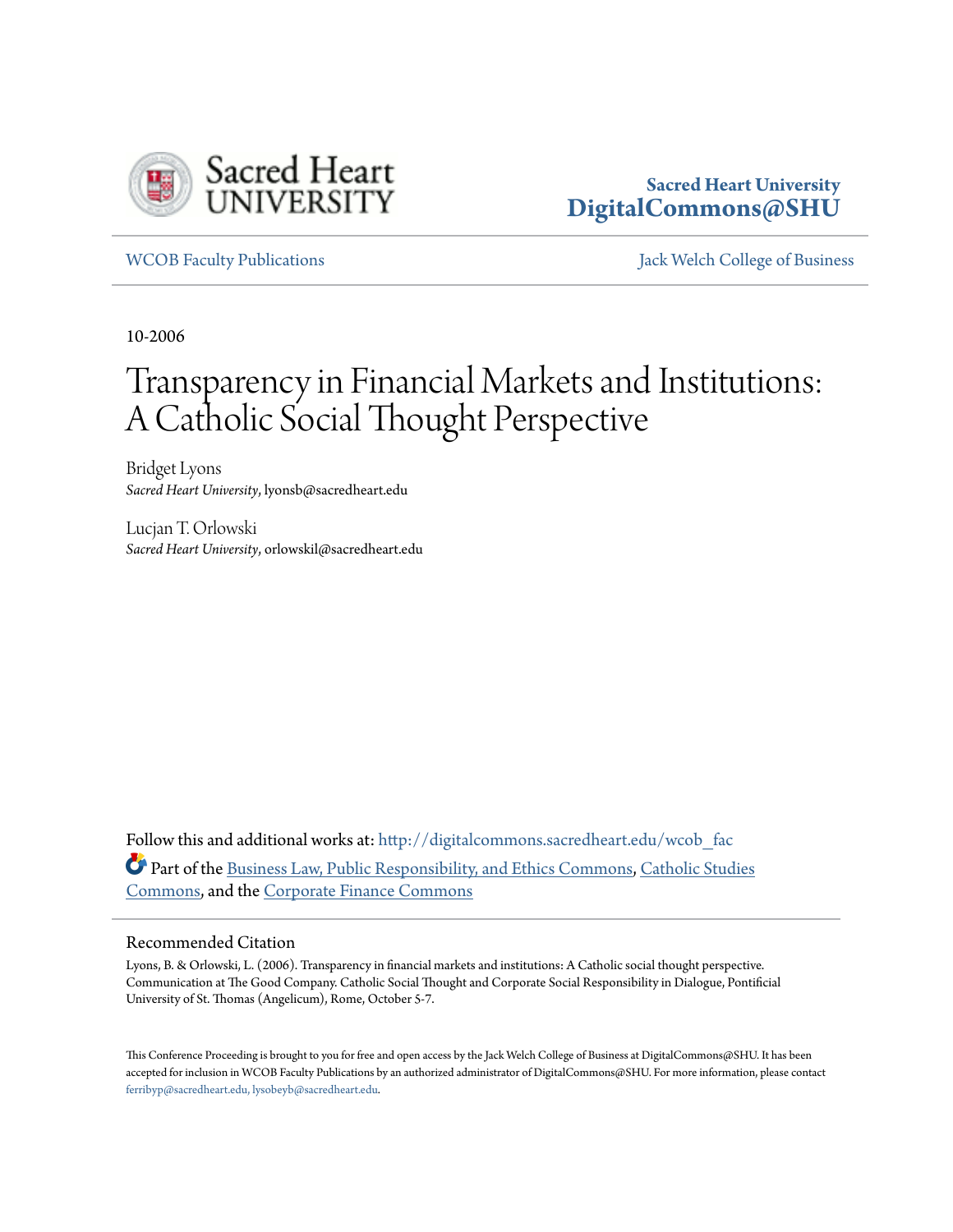#### **Transparency in Financial Markets and Institutions: A Catholic Social Thought Perspective**

Bridget Lyons\* and Lucjan T. Orlowski

*John F. Welch College of Business Sacred Heart University Fairfield, CT, USA* 

#### **Abstract:**

We argue that transparency, or information disclosure by public and private sector institutions should be viewed as an important component of the Catholic Social Thought process. A higher degree of transparency by a single institution denotes revealing a greater magnitude of truthful information that leads to optimization of actions by other individuals and institutions, thus ultimately, to maximization of social welfare. Based on the precepts of Catholic Social Thought, more detailed and unbiased information allows individuals to make more truthful observations of reality that subsequently rationalize their judgment and actions. This is particularly relevant for financial markets and institutions that are inherently forward-looking in their reasoning and actions, thus highly sensitive to information disclosure. We analyze this causal dependence with respect to transparency of selected central banks and financial reporting requirements.

#### **Keywords:**

Catholic Social Thought, transparency, financial markets, financial institutions

\* Corresponding author: Dr. Bridget Lyons, Department of Economics and Finance - John F. Welch College of Business, Sacred Heart University, 5151 Park Avenue, Fairfield, CT 06825. USA. Tel. +1 203 365 7673. E-mail: [LyonsB@sacredheart.edu](mailto:LyonsB@sacredheart.edu)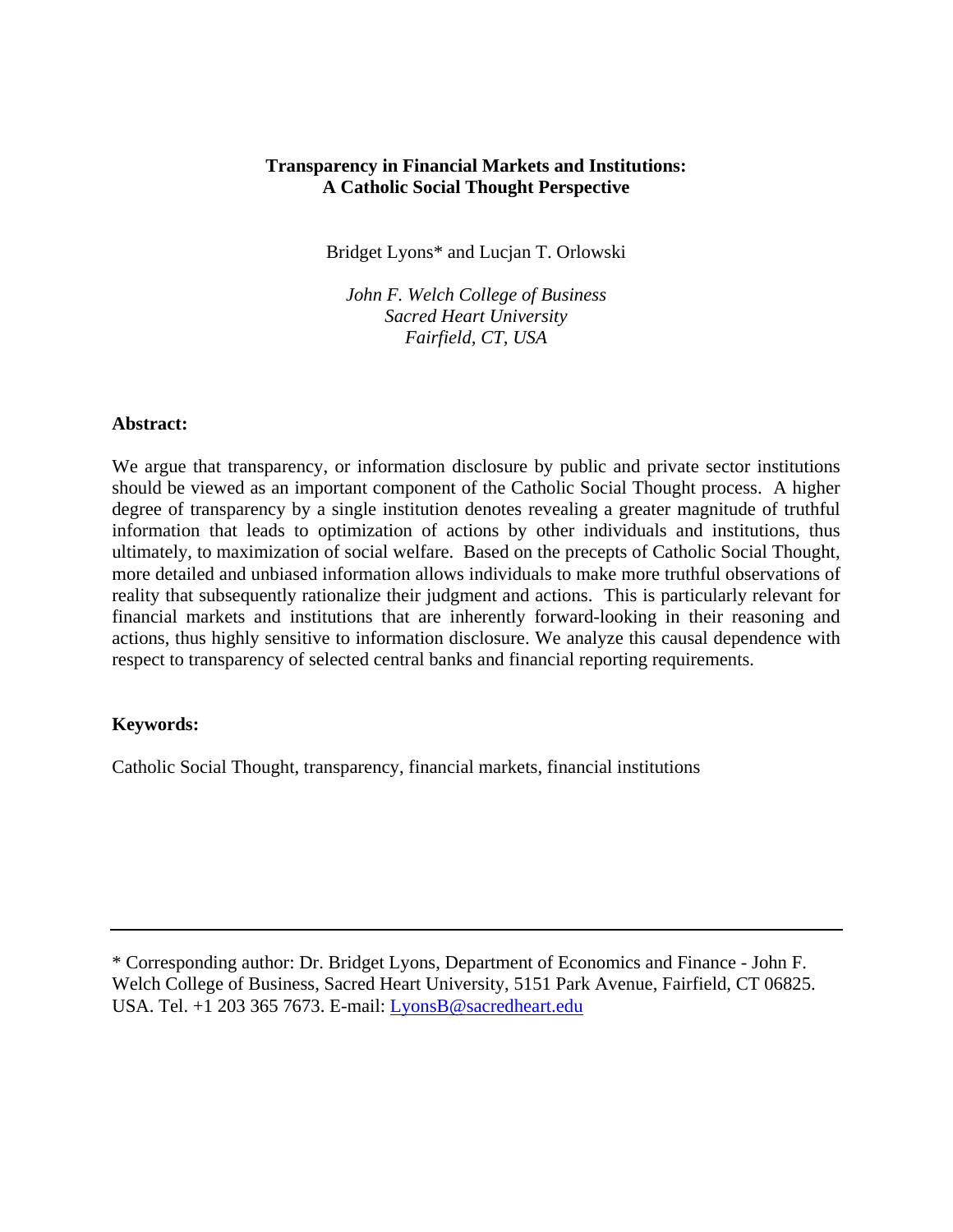#### **I. Introduction**

Transparency of public and private sector institutions can be defined as a full disclosure to the public at large of detailed information about the institution's economic strategies, policies, tactics and operations. Such information disclosure improves effectiveness and credibility of institutions and rationality of actions of individuals that ultimately enhance social welfare. The link between institutional transparency and welfare-enhancing economic optimization has recently received extensive coverage in the literature, particularly among the studies pertaining to information disclosure by central banks and other financial institutions<sup>[1](#page-2-0)</sup>. We argue that transparency is remarkably consistent with the basic precepts of Catholic Social Thought (CST).

A full, unbiased and truthful information disclosure allows individuals and institutions to improve the quality and depth of their observations, which comprises the first step in the CST process. Subsequently, a wider scope of ingenuous observations improves their ability to make rational judgements and to undertake social welfare-enhancing actions, which respectively signify CST second and third steps. Following on this premise, our paper is aimed at identifying specific areas of association between transparency and CST, as well as demonstrating prevalence of such a nexus in business practice on the basis of carefully selected case studies.

The paper is organized as follows. In Section II, we elaborate on the role of institutional transparency within the CST process. Section III addresses the importance of transparency for financial markets and in central banking. Recent developments of transparency in the corporate and investment sectors are presented in Section IV. Section V summarizes our findings and conclusions.

#### **II. Transparency of Institutions in a Catholic Social Thought Framework**

Institutional transparency as defined in the introductory section of our study is particularly important and indispensable for the first step of the CST process, that is, for the ability of individuals and institutions to *observe* as a basis for their ability to judge and to act. In quintessence, the CST methodology is composed of three steps: a situation analysis, discerning the principles and values of the faith tradition, and the appropriate action. This methodology is commonly known as 'the Cardijn Method' after its original founder Joseph Cardinal Cardijn<sup>2</sup>. The approach was described in the 1961 papal encyclical. Pope John XXIII, noted "There are three stages which should normally be followed in the reduction of social principles into practice. First, one reviews the concrete situation; secondly, one forms a judgment on it in the light of these same principles; thirdly, one decides what in the circumstances can and should be done to implement these principles. These three stages are usually expressed in the three terms: observe, judge, act."<sup>3</sup> Full, unbiased and truthful information is an economic and social right of every person that contributes to an improvement of human life and fosters engagement of individuals

 $\overline{a}$ 

<span id="page-2-0"></span> $1$  Noteworthy survey studies addressing problems of transparency in the global financial sector include Amato, et al., (2003), Ejffinger and Geraats (2006), Hahn (2002), and Thornton (2002). The pivotal role of transparency for corporate governance has been addressed in Monks and Minow (2001).

<span id="page-2-1"></span> $2^2$  For an exhaustive overview of the 'Cardijn Method' of CST see, for instance, Mich (2005).

<span id="page-2-2"></span><sup>3</sup> *Mater et Magistra (Mother & Teacher)*, Pope John XXIII, 1961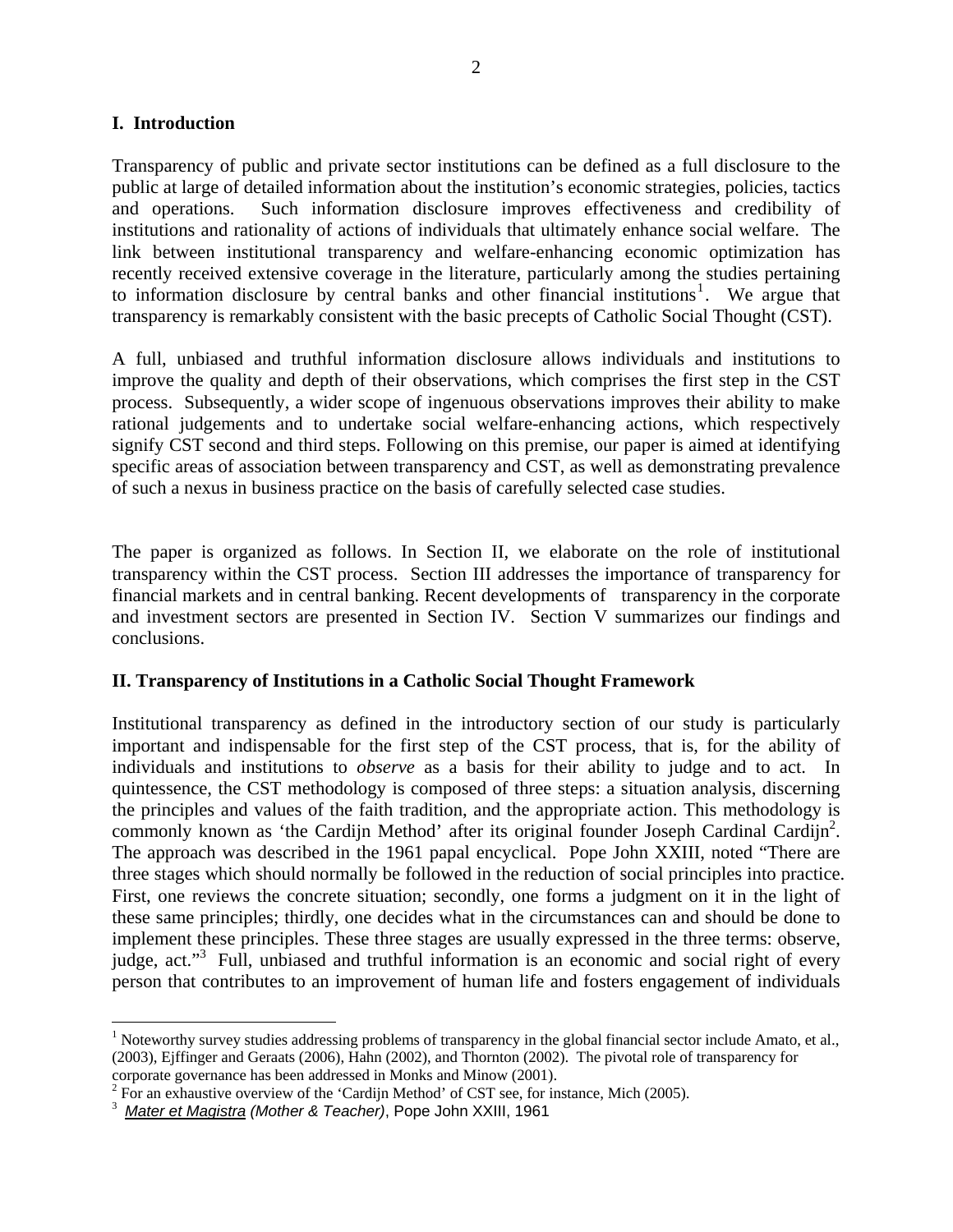in the economic development of the human community. Well-informed people are more likely to actively participate in the economic, political and cultural life of a society. In other words, transparency and information are vital for ensuring integration of individuals into a human society and for overcoming the sense of isolation or recalcitrant attitudes.

To reiterate, transparent and truthful information enables individuals and institutions to formulate a set of appropriate observations. In combination with the normative process of value judgement that is, in principle, guided by the common system of ethical foundations of CST, the full information analysis leads to appropriate actions (US Bishops, 2003). It is imperative to understand that from the CST perspective, these actions ought to be aimed at fulfilling the objectives that are consistent with the major CST themes $4$ .

Within the context of the major CST themes, it can be generally concluded that full, unbiased and truthful information is an economic and social right of every person that contributes to an improvement of human life and fosters engagement of individuals in the economic development of the human community. Well-informed people are more likely to actively participate in the economic, political and cultural life of a society. Thus in hindsight, transparency and the overall extent and quality of information are vital for ensuring integration of individuals into a human society and for overcoming the sense of alienation and recalcitrant attitudes.

A synergy between information sharing and a social engagement of individuals results in active participation and contribution of people to institutional development. It further promotes mutual understanding and social functioning on the basis of truth, not deception (U.S. Bishops, 1998b).

It can be further noted that transparency of public and private sector institutions is pivotal for promulgating participation and active engagement of all members of a society. Imperfect, partial or, in the most undesirable case, distorted information brings about doubts and suspicion, which in turn lead to social disengagement. Under such circumstances, recipients of imperfect information face considerable risk associated with their possible future actions. This phenomenon translated into economic and financial conditions implies that imperfect information is always associated with higher required returns, exemplified for instance by higher yields demanded by bond investors.

# **III. Information Disclosure in Central Banking and Financial Markets**

<u>.</u>

The problem of truthful and comprehensive information disclosure is particularly relevant for financial markets and institutions since pricing of financial assets is predominantly influenced by expected economic conditions ascertained on the basis of all available information. Financial markets are particularly susceptible to transparent and symmetric information because such news and scenarios pertaining to future conditions drive investment decisions. In essence, financial markets are inherently forward-looking.

<span id="page-3-0"></span><sup>&</sup>lt;sup>4</sup> Major CST themes include: dignity of human person, common good and community, option for the poor, human rights and responsibilities, moral function of the State, economic justice, stewardship of God's creation, peace and disarmament, participation, and global solidarity and development. Their substance and relative significance within the CST process is discussed by the U.S. Bishops (1998a).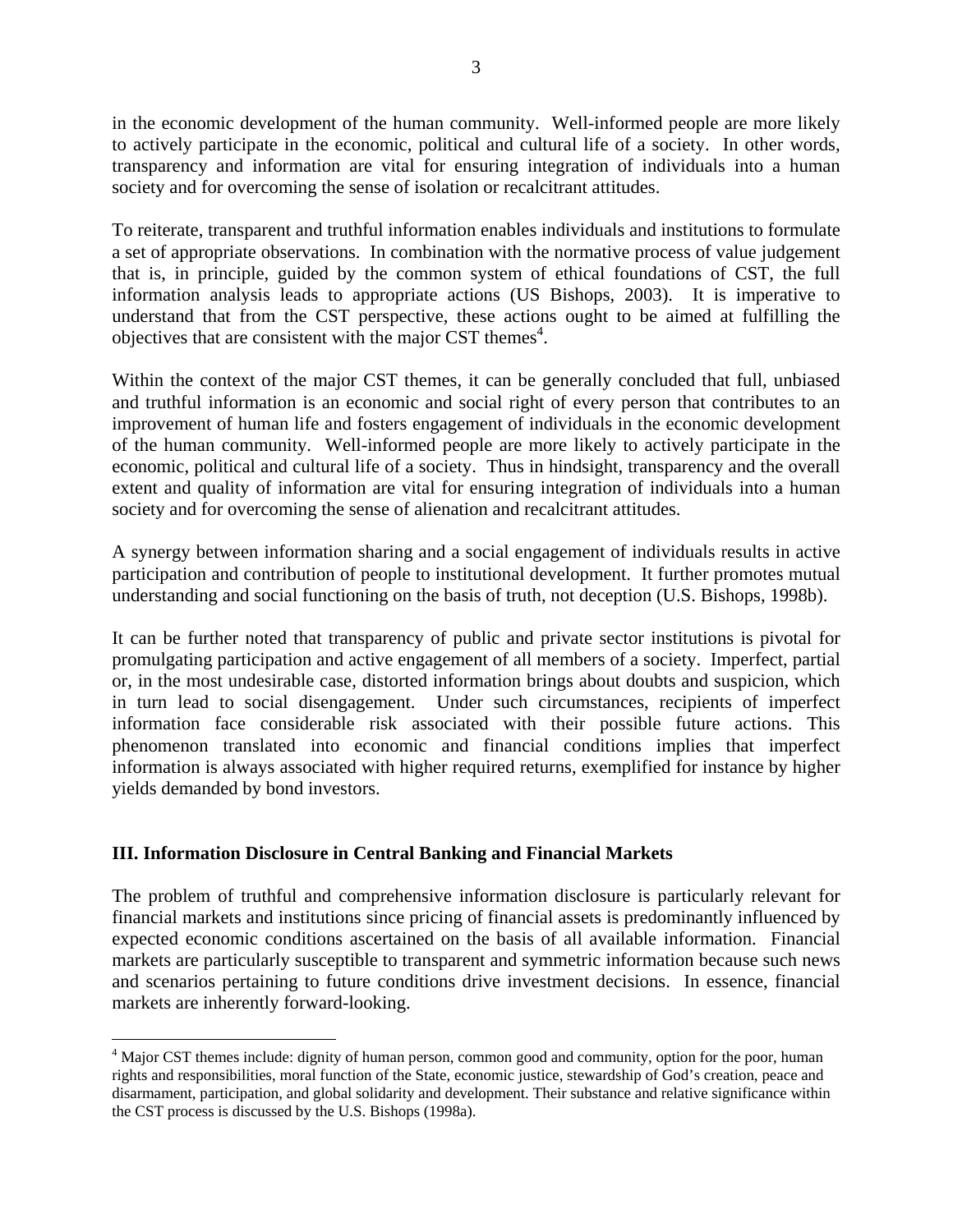A key provider of information affecting financial markets is a monetary authority (a central bank). Any indication about future changes in the interest rate target will change the expected return on bond investments and, indirectly, on stock returns. Therefore, a higher degree of central bank transparency will set the course of actions of investors and will likely reduce market shocks attributable to investment (interest rate or exchange rate) risk. Moreover, transparency is particularly important for smoothing out market fluctuations in an autonomous monetary policy environment in which a central bank has a decision-making power over the directional changes in domestic financial variables (Amato, et al., 2003). In contrast, under the conditions of nonautonomous policy exemplified mainly by fixed exchange rate regimes, investors become more sensitive to decisions of a foreign central bank, thus transparency of a domestic monetary authority becomes less relevant. In a special case, transparency is crucial for a central bank for which targeting low inflation rather than output growth or stable exchange rate is the main policy objective (Bernanke, et al., 1999; Fink, et al, 1998; Jarmuzek, Orlowski and Radziwill, 2004).

In central banking and financial markets, greater transparency of policy-makers decreases the potential for volatility of financial variables and thus helps mitigate financial risk. Investors are then prone to expand the time horizon of their investment decisions and banks assume more long-term lending positions that ultimately foster tangible capital investment as well as job creation. In other words, institutional transparency is pivotal for diminishing market vicissitudes and contributes to a sustained long-term growth of real output and overall social welfare. However there are possible limits to full information sharing. For instance, a premature disclosure of untested optimistic news poses a risk of undermining credibility of an institution. In particular, institutions should not make promises about results that they cannot plausibly achieve. Also, disclosure of proprietary information on product development and strategic policies of individual firms, particularly those operating in a competitive oligopoly environment, may compromise the competitive market advantage that is commensurate with the firm's developmental efforts.

In summary, higher degree of transparency, or a more detailed and honest information disclosure to the public at large helps reduce financial (credit, interest rate, exchange rate, etc.) risk. From a CST perspective, it is important that the released information is truthful and politically unbiased. In such a case, financial and tangible investment decisions will be aimed at creating jobs and maximizing social welfare in accordance with the main CST precepts, rather than at bolstering speculative profits.

#### **IV. Transparency in Financial Reporting**

Transparency in financial reporting refers to the widespread public dissemination of accurate financial information by corporations and other entities. As increasing numbers of individuals in the United States and elsewhere must take responsibility to invest for their retirements in 401K and similar plans, transparency in financial reporting has become increasingly important. While the importance of accurate financial information is widely heralded, the Enron collapse, numerous reports of options backdating, and other accounting scandals point toward the need for improvement. During the past decade significant strides have included new requirements in the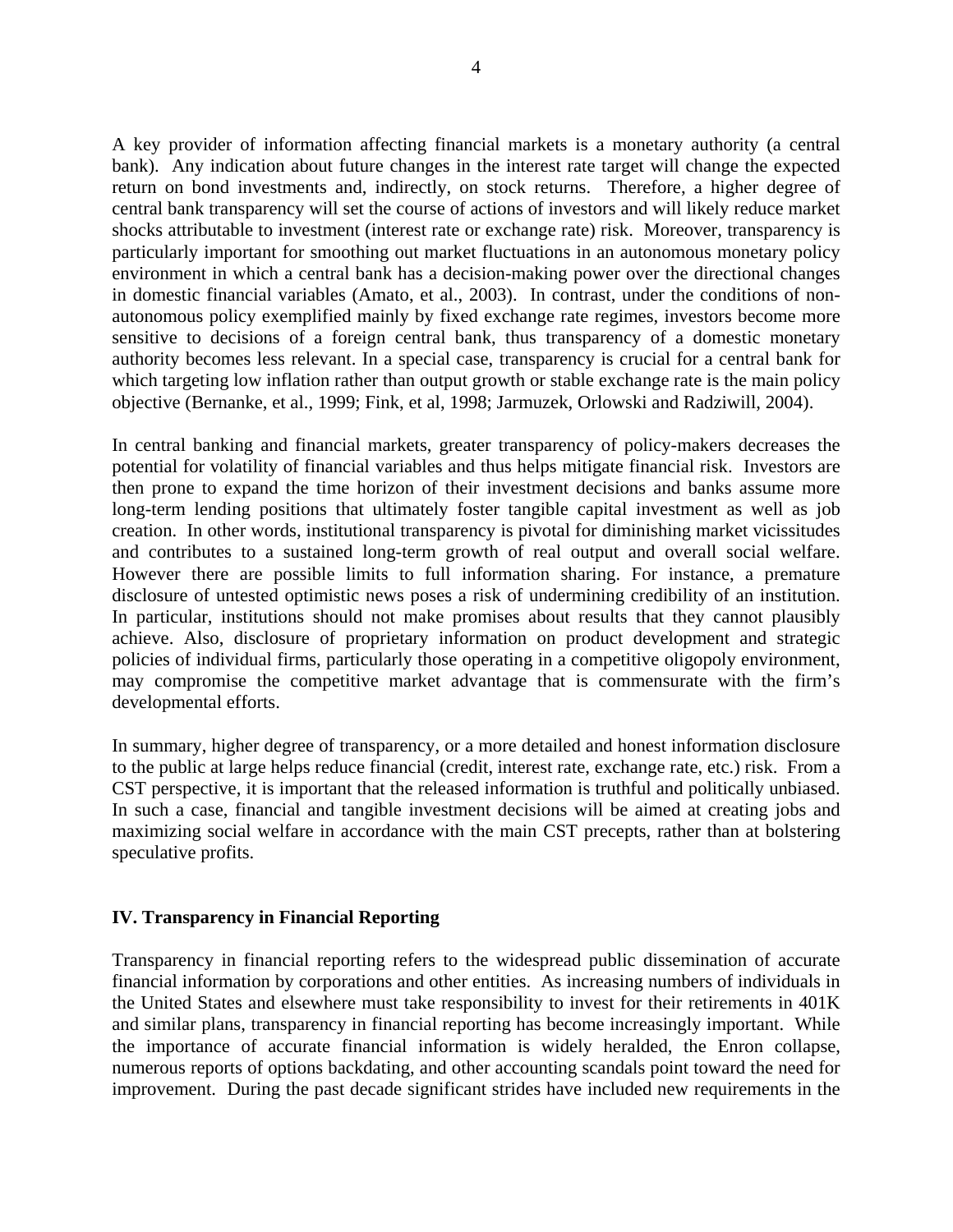United States for disclosure of material risks, new treatment of expenses related to stock options, and most importantly, the Sarbanes-Oxley Act. Still, transparency is neither uniform nor complete.

In this section we examine six recent changes in U.S. financial reporting requirements that we believe will lead to significant improvements in the transparency of financial reporting:

- 1. Expanded requirements for the disclosure of material risks
- 2. Additional disclosure requirements of the Sarbanes-Oxley Act of 2002
- 3. Enhanced requirements for reporting of "insider" transactions
- 4. Accounting for expenses related to stock based employee compensation
- 5. The FASB statement 158 on defined benefit postretirement plans
- 6. The convergence of GAAP and IFRS accounting standards

#### *1. Expanded requirements for the disclosure of material risks*

In January of 1997, the U.S. Securities and Exchange Commission adopted rules related to disclosure of policies used to account for derivatives and quantitative and qualitative information about market risk exposures. Items 303 and 305 require discussion in the Management Discussion and Analysis (MD&A) of known events, trends or uncertainties that are reasonably likely to impact the firm materially. The aim is to provide information about the quality, and potential variability, of a company's earnings and cash flow, so that investors can ascertain the likelihood that past performance is indicative of future performance. These rules provide increased transparency of potential risks faced by a firm or bank. Prior to enactment, this information was difficult to obtain, particularly for smaller investors.

Section 409 of the Sarbanes-Oxley Act of 2002 (SOx) requires public disclosure on a "rapid and current basis" of material changes in the financial condition of any public firm. Prior to SOx firms could wait to disclose such information until the next quarterly or annual report.

#### *2. Additional disclosure requirements of the Sarbanes-Oxley Act of 2002*

On June 17, 2002 the SEC issued "Additional Form 8-K Disclosure Requirements and Acceleration of Filing Dates". Three key requirements resulted. First, information required to be reported was expanded to include: termination of business relationships with key customer, creation of contingent liability, material impairment or restructuring charges, changes in credit ratings, and delisting of securities. Second, the rule requires that when companies disclose material non-public information to certain specified persons, the information must be simultaneously disclosed publicly. In the past, analysts at large investment banking firms, for example, were provided with information prior to truly public disclosure, allowing them to trade with an informational advantage. Third, financial restatements must be formally disclosed and labelled. In the past, firm restatements of prior earnings reports could simply be included in more recent filings. The SEC now mandates that so called "stealth restatements" are not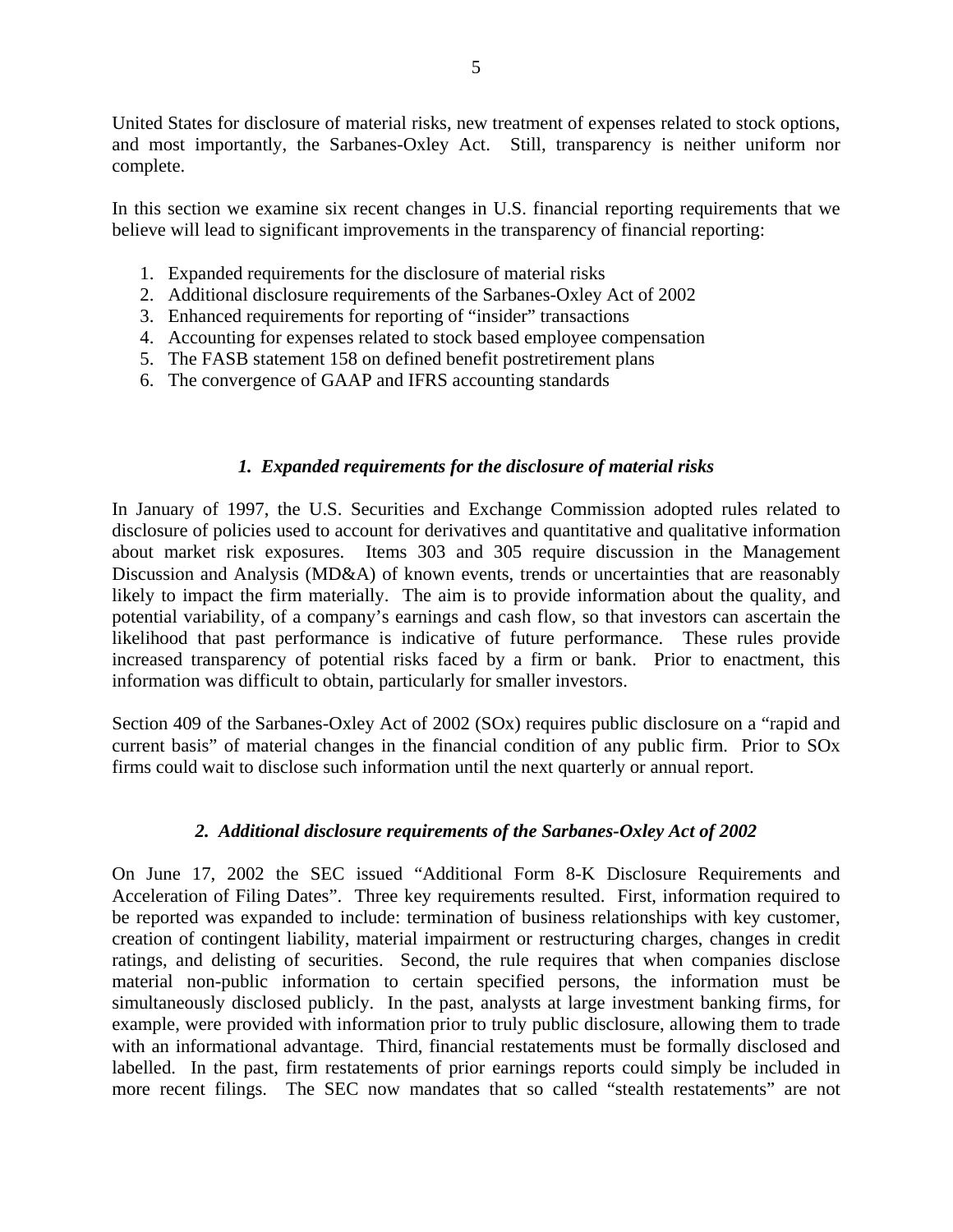permitted. As part of SOx, the SEC developed a form to accompany any restatement. Firms restating past reports during a current filing must file the form and clearly and publicly describe the restatement.

#### *3. Enhanced requirements for reporting of "insider" transactions*

The section 16 reporting rules of the SOx act require executive officers, directors and stockholders with ownership exceeding ten percent to report changes in ownership or purchase or sale of a security-based swap agreement before the end of the second business day following the transaction date.<sup>[5](#page-6-0)</sup> The significance of this act is that it requires that "insider" trading information is reported publicly on a timely basis. Prior to the act, such trades could be reported up to the tenth day of the subsequent month (a lag of up to 40 days). The act also requires electronic reporting of these trades and mandates that the information is posted to the investor relations section of the corporate web site.

# *4. Accounting for expenses related to stock based employee compensation*

Evaluation of a firm's performance and operating costs has been difficult if the firm uses employee stock options as a form of compensation because historically these expenses were not reported and therefore did not impact net income. While many firms do not use stock options as a form of compensation other firms, especially firms involved in technology, offer a significant portion of compensation in this form. This meant that comparison of performance between firms using different compensation techniques was difficult.

In December 2004, the Financial Accounting Standards Board issued SFAS 123 requiring that stock based employee compensation plans be recorded as expenses. These plans include stock purchase plans, stock options, restricted stock and stock appreciation rights. The statement requires that a fair value method of accounting for the plan be used and that the financial statements include disclosure regarding the arrangements.

# *5. The FASB statement 158 on defined benefit postretirement plans*

For over twenty years US accounting standards for pensions and other post employment benefits (OPEBs) permitted a "smoothing" process that while reducing the volatility of reported income, inhibits the transparency or related expenses and fund surpluses or deficits. Funded status is important since it measures the adequacy of pension and OPEB assets available to fund future pension and OPEB obligations. The shortcomings of current reporting standards became very apparent last year when the federal agency that insures traditional pensions noted that some plans were significantly under-funded. About one year ago, General Motors announced the SEC was investigating how it accounted for pensions and other post retirement benefits. In October, 2005, the Economist reported that at General Motors the "unfunded liability for what are known as "other post-employment benefits" (OPEBs), which consist mostly of retiree health care, are

 $\overline{a}$ 

<span id="page-6-0"></span><sup>&</sup>lt;sup>5</sup> Securites Exchange Commission 17 CFR Parts 240, 249 and 274. Available at www.sec.gov/rules/final/34-46421.htm.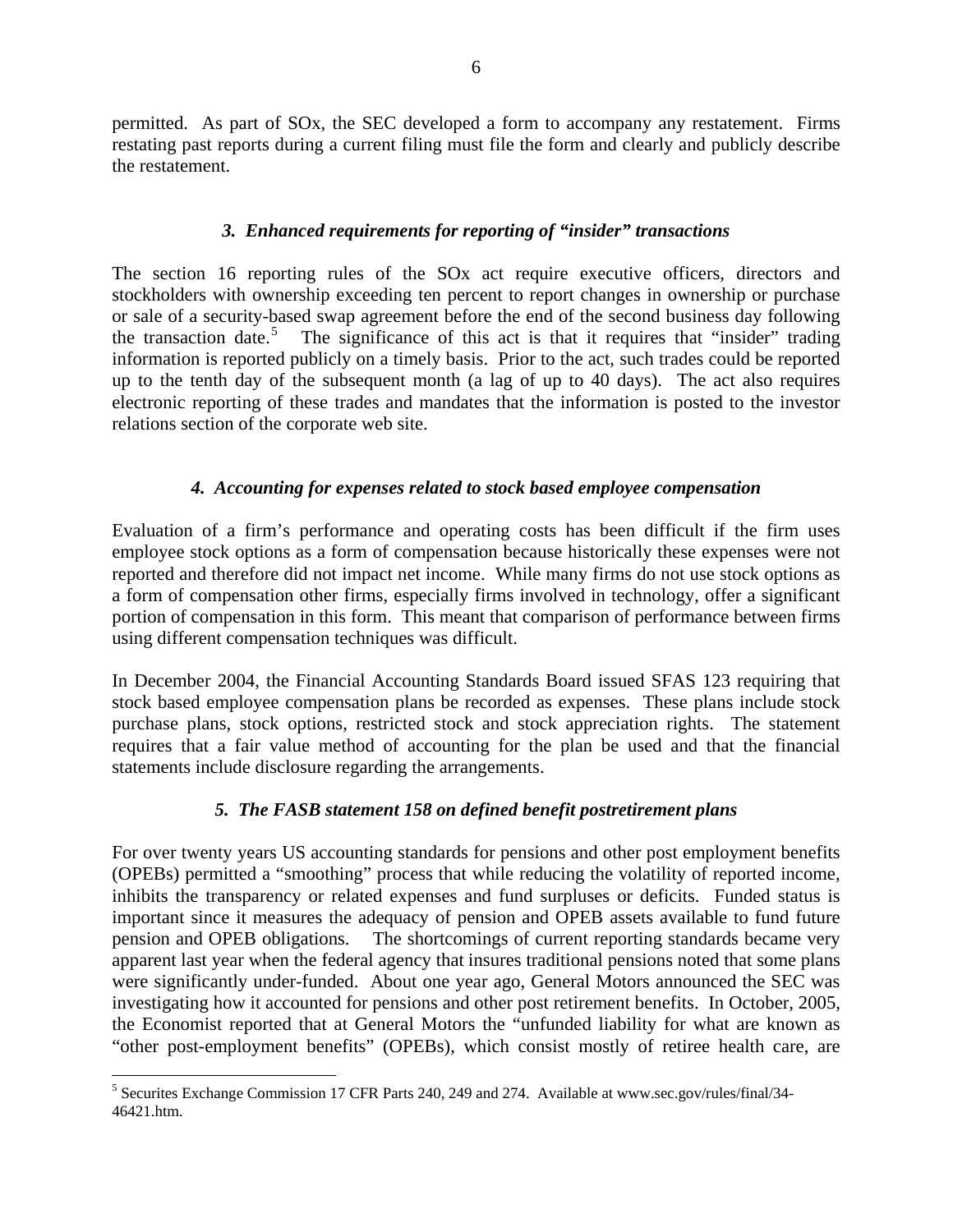estimated by industry analysts at almost \$70 billion. That compares with GM's current stock market capitalization of \$15 billion."[6](#page-7-0)

The pension and post retirement funding and reporting issue concerns employees, unions, investors and policy makers. In the fall of 2006, the Financial Accounting Standards Board released a new statement – FAS 158- aimed at addressing these issues. The standard will be implemented in two phases. Phase 1 requires firms to report on the balance sheet (for the first time) the funded status of both pension and OPEB plans. The second phase of the standard will review accounting for pension and OPEB expenses. This measure will greatly enhance the transparency of the financial status of post retirement plans. The significance of this issue becomes apparent if you consider that Standard & Poor's press release on "2005 Pensions & Other Post Employment Benefits Report" concludes that the S&P 500 defined benefit plans as a group were under-funded by \$140.5 billion in 2005 while OPEBs were under-funded by \$320.9 billion.

#### *6. The convergence of GAAP and IFRS accounting standards*

.

1

Historically, the United States has had among the world's most rigorous accounting standards, referred to as generally accepted accounting standards (GAAP). Other nations set their own accounting standards and since standards differed – often dramatically - interpretation and comparison of financial statements from firms located in different countries was often quite difficult. About five years ago the International Accounting Standards Board (IASB) was formed to revamp accounting standards for the countries in the European Union. All EU countries were required to adopt IFRS by 2006 and it is expected that about 100 countries will use the standards by 2007. As more nations adopt IFRS and as the GAAP and IFRS standards converge, transparency will be enhanced. Progress is expected to continue since in April 2006 the FASB and the IASB agreed to work jointly on all major projects.

Despite the improvements in financial reporting described above, challenges remain. Robert Herz, Chairman of the FASB, remarked that "Perhaps most significant and pressing of these (challenges) is the need to reduce complexity and improve the transparency and overall usefulness of reported financial information to investors and capital markets."<sup>7</sup> Recent cases of "late trading", market timing and insider trading abuses at mutual funds and broker dealers suggest that the public could benefit form improved transparency and enhanced enforcement of existing regulations.

<span id="page-7-0"></span><sup>&</sup>lt;sup>6</sup> From *The Economist* print edition October 13, 2005. "Corporate America's Legacy Costs. Now for the Reckoning".

<span id="page-7-1"></span><sup>&</sup>lt;sup>7</sup> Remarks from December 5, 2005 statement to the 2005 AICPA National Conference in Current SEC and PCAOB reporting developments.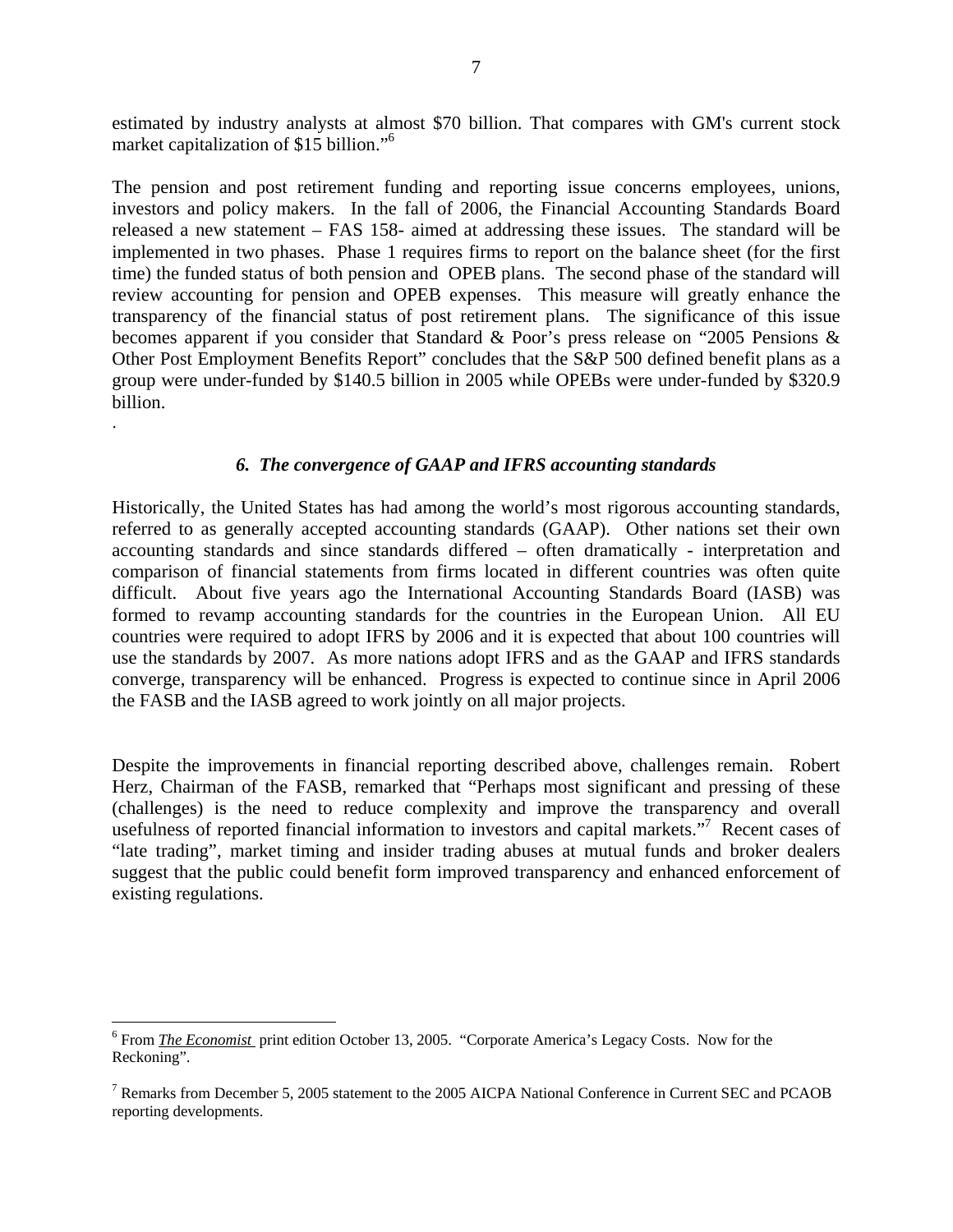#### **V. Conclusion**

Recent research in economics has demonstrated the link between information disclosure and social welfare. We have argued that transparency is also an important part of the Catholic Social Thought process referred to as "the Cardijn Method." Only through a full unbiased disclosure can individuals and institutions accurately observe and use these observations to judge and act. Transparency is especially critical to smooth functioning of financial markets since the valuation of financial assets depends on expectations of future economic conditions. Higher levels of transparency of information lead to lower levels of volatility and reduced financial risk. In this sense transparency by central banks can enhance social welfare. As well, transparency in financial reporting is essential for individuals in their roles as employees, investors and policy makers.

. Full disclosure by central bankers mitigates volatility and therefore risk.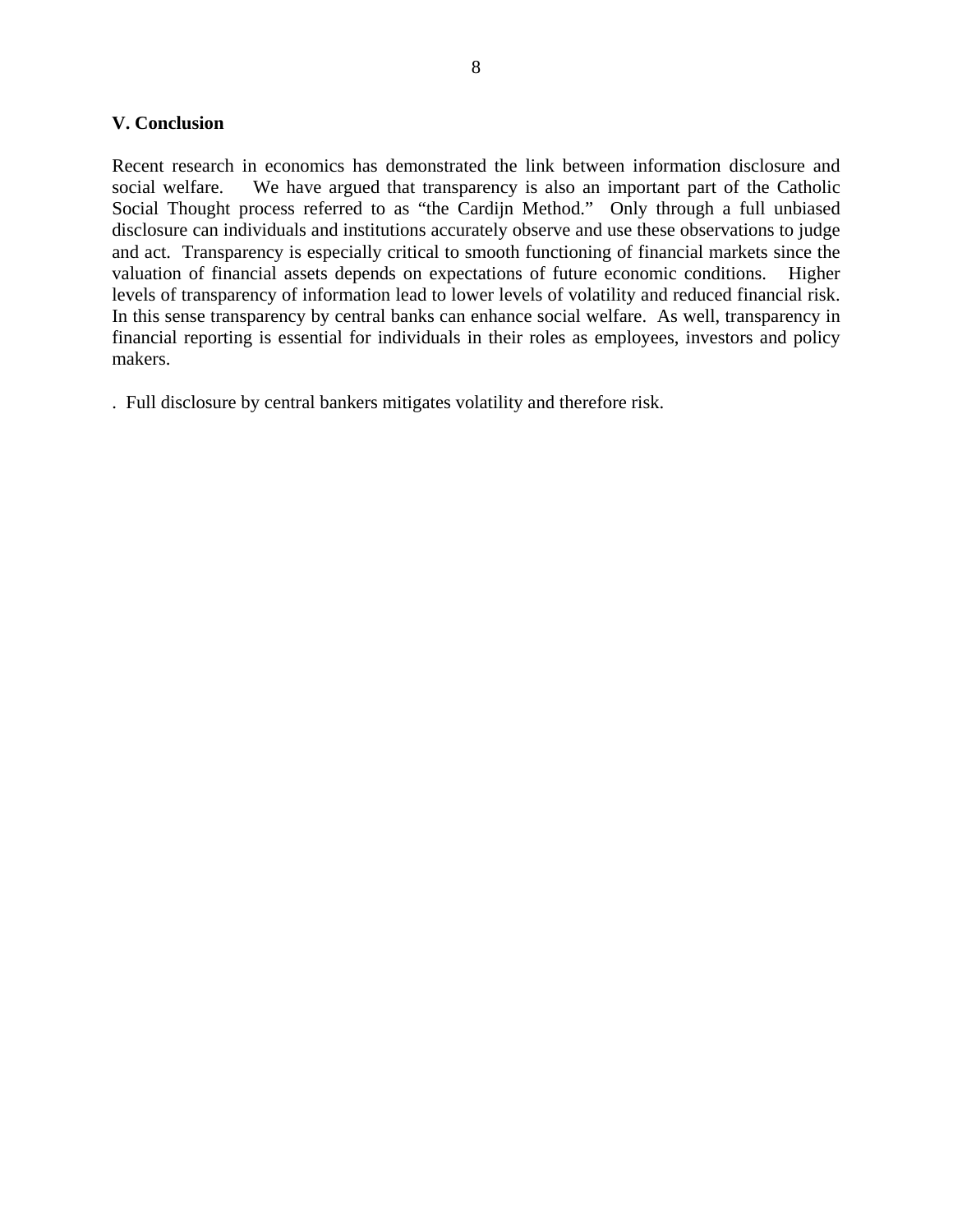#### **References**

- Amato, J. D., Morris, S. and H.S. Shin (2003). "Communication in Monetary Policy". Bank for International Settlements Working Paper No. 123, Basel.
- Bernanke, B. S., T. Laubach, F. S. Mishkin, and A. S. Posen (1999) "Inflation Targeting: Lessons from the International Experience", Princeton, New Jersey: Princeton University Press.
- Demertzis, M and A. Hughes-Hallett (2003). "Central Bank Transparency in Theory and Practice". Dutch National Bank - Staff Report No. 105, Amsterdam.
- Eijffinger, S.C.W. and P.M. Geraats (2006). **"**How Transparent Are Central Banks?" *European Journal of Political Economy* 22 (1), 1-21.
- Fink, G., P. Haiss, L.T. Orlowski and D. Salvatore (1998). "Central European Banks and Stock Exchanges: Capacity Building and Institutional Development" *European Management Journal* 16 (4), 431-446.
- Geraats, P. M. (2002a), "Transparency of Monetary Policy: Does the Institutional Framework Matter?" mimeo, Cambridge University – Department of Economics, May.
- Geraats, P. M. (2002b), "Central Bank Transparency", *Economic Journal* 112 (483), 532-565.
- Hahn, V., (2002). "Transparency in Monetary Policy: A Survey. IFO Studien 48, 429-455, Munich.
- Jarmuzek, M, Orlowski, L.T. and A. Radziwill (2004). "Monetary Policy Transparency in Inflation Targeting Countries: the Czech Republic, Hungary and Poland" Center for Economic and Social Analysis – Warsaw, Studies and Analyses No. 281.
- Mich, M.L. (2005) "Mater et Magistra" in: K.R. Himes (ed.) "Modern Catholic Social Teaching: Commentaries and Interpretations" Georgetown University Press, pp. 191-216.
- Monks, R.A.G. and N. Minow (2001). "Corporate Governance" (2<sup>nd</sup> edition). Blackwell Publishing Co., Malden, Massachusetts.
- Morris S. and H.S. Shin (2002) "Social Welfare and Public Information" *American Economic Review* 92 (5), 1521-1534.
- Pope John Paul II (1988). "On Social Concern". Papal Encyclical No. 38. United States Conference of Catholic Bishops, Washington, D.C.
- Svensson, L.E.O. (2005) "Social Welfare and Public Information: Morris and Shin (2002) Is Actually Pro Transparency, Not Con" National Bureau of Economic Research, Working Paper no. 11537.